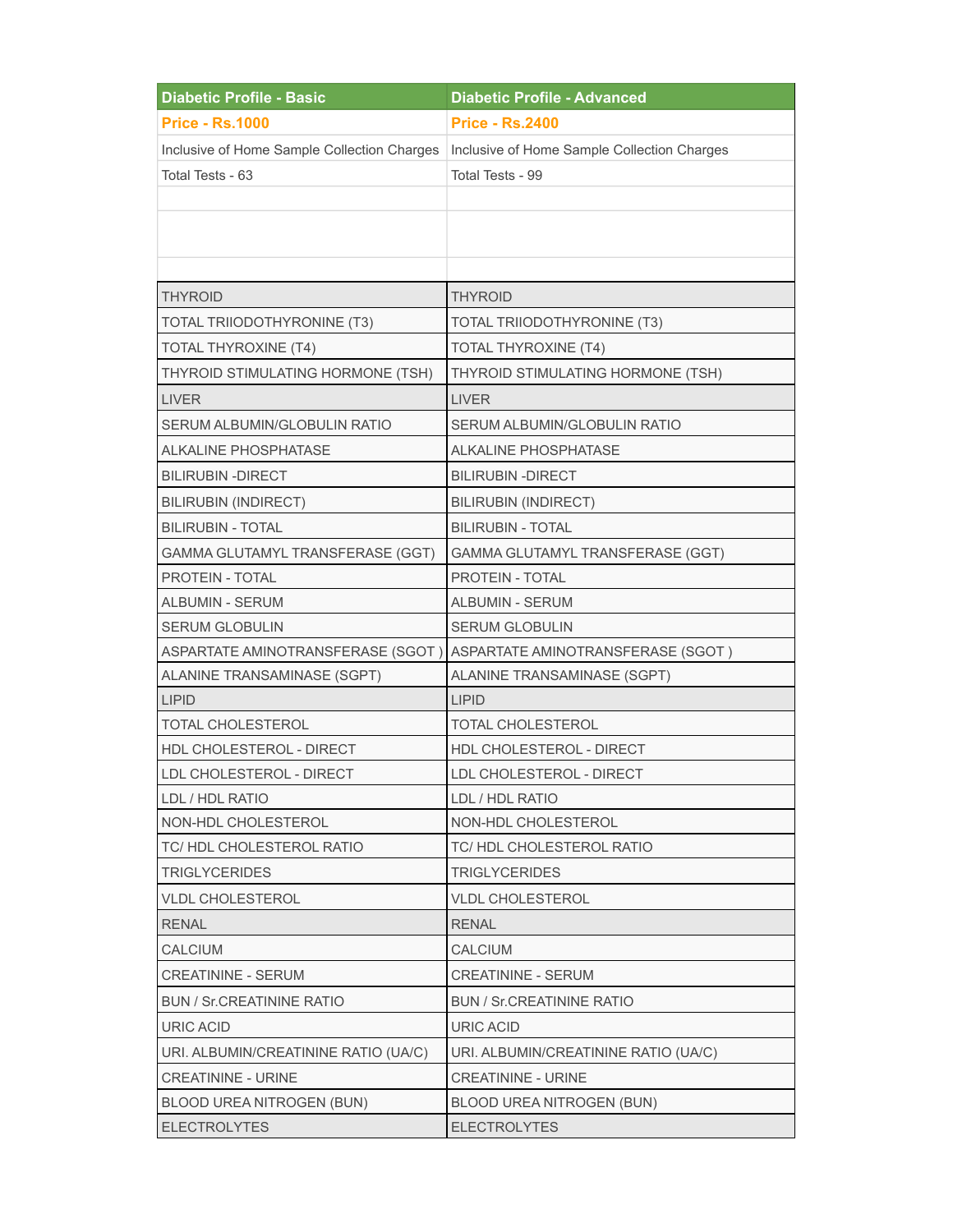| <b>CHLORIDE</b>                                         | <b>CHLORIDE</b>                          |
|---------------------------------------------------------|------------------------------------------|
| <b>SODIUM</b>                                           | <b>SODIUM</b>                            |
| <b>IRON DEFICIENCY</b>                                  | <b>IRON DEFICIENCY</b>                   |
| % TRANSFERRIN SATURATION                                | % TRANSFERRIN SATURATION                 |
| <b>IRON</b>                                             | <b>IRON</b>                              |
| TOTAL IRON BINDING CAPACITY (TIBC)                      | TOTAL IRON BINDING CAPACITY (TIBC)       |
| <b>DIABETES</b>                                         | <b>DIABETES</b>                          |
| URINARY MICROALBUMIN                                    | URINARY MICROALBUMIN                     |
| BLOOD KETONE (D3HB)                                     | <b>BLOOD KETONE (D3HB)</b>               |
| AVERAGE BLOOD GLUCOSE (ABG)                             | AVERAGE BLOOD GLUCOSE (ABG)              |
| HbA1c                                                   | HbA1c                                    |
| <b>FRUCTOSAMINE</b>                                     | <b>FRUCTOSAMINE</b>                      |
| COMPLETE HEMOGRAM                                       | <b>INSULIN</b>                           |
| <b>BASOPHILS - ABSOLUTE COUNT</b>                       | C-PEPTIDE                                |
| EOSINOPHILS - ABSOLUTE COUNT                            | <b>COMPLETE HEMOGRAM</b>                 |
| LYMPHOCYTES - ABSOLUTE COUNT                            | BASOPHILS - ABSOLUTE COUNT               |
| MONOCYTES - ABSOLUTE COUNT                              | EOSINOPHILS - ABSOLUTE COUNT             |
| NEUTROPHILS - ABSOLUTE COUNT                            | LYMPHOCYTES - ABSOLUTE COUNT             |
| <b>BASOPHILS</b>                                        | MONOCYTES - ABSOLUTE COUNT               |
| <b>EOSINOPHILS</b>                                      | NEUTROPHILS - ABSOLUTE COUNT             |
| <b>HEMOGLOBIN</b>                                       | <b>BASOPHILS</b>                         |
| IMMATURE GRANULOCYTES(IG)                               | <b>EOSINOPHILS</b>                       |
| IMMATURE GRANULOCYTE PERCENTAGE(I HEMOGLOBIN            |                                          |
| TOTAL LEUCOCYTES COUNT                                  | IMMATURE GRANULOCYTES(IG)                |
| LYMPHOCYTE PERCENTAGE                                   | IMMATURE GRANULOCYTE PERCENTAGE(IG%)     |
| MEAN CORPUSCULAR HEMOGLOBIN(MCH) TOTAL LEUCOCYTES COUNT |                                          |
| MEAN CORP.HEMO.CONC(MCHC)                               | LYMPHOCYTE PERCENTAGE                    |
| MEAN CORPUSCULAR VOLUME(MCV)                            | MEAN CORPUSCULAR HEMOGLOBIN(MCH)         |
| <b>MONOCYTES</b>                                        | MEAN CORP.HEMO.CONC(MCHC)                |
| <b>NEUTROPHILS</b>                                      | MEAN CORPUSCULAR VOLUME(MCV)             |
| NUCLEATED RED BLOOD CELLS                               | <b>MONOCYTES</b>                         |
| NUCLEATED RED BLOOD CELLS %                             | <b>NEUTROPHILS</b>                       |
| HEMATOCRIT(PCV)                                         | NUCLEATED RED BLOOD CELLS                |
| PLATELET COUNT                                          | <b>NUCLEATED RED BLOOD CELLS %</b>       |
| <b>TOTAL RBC</b>                                        | <b>HEMATOCRIT(PCV)</b>                   |
| RED CELL DISTRIBUTION WIDTH (RDW-CV) PLATELET COUNT     |                                          |
| RED CELL DISTRIBUTION WIDTH - SD(RDW TOTAL RBC          |                                          |
|                                                         | RED CELL DISTRIBUTION WIDTH (RDW-CV)     |
|                                                         | RED CELL DISTRIBUTION WIDTH - SD(RDW-SD) |
|                                                         | <b>PANCREATIC</b>                        |
|                                                         | AMYLASE                                  |